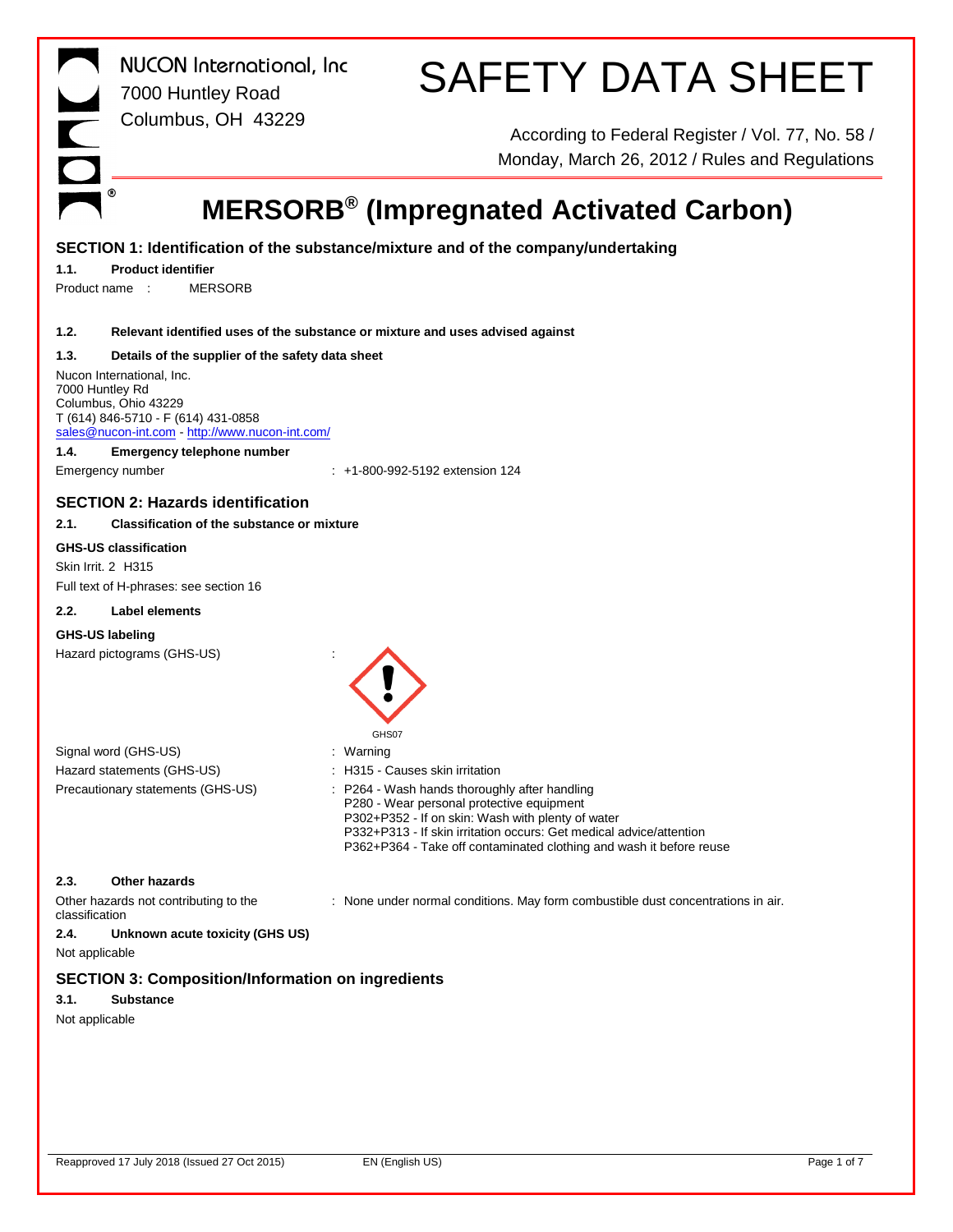| <b>NUCON</b> International, Inc<br>7000 Huntley Road<br>Columbus, OH 43229                                                |               |                                                                                                                                                                                   |               | <b>SAFETY DATA SHEET</b><br>According to Federal Register / Vol. 77, No. 58 /<br>Monday, March 26, 2012 / Rules and Regulations |
|---------------------------------------------------------------------------------------------------------------------------|---------------|-----------------------------------------------------------------------------------------------------------------------------------------------------------------------------------|---------------|---------------------------------------------------------------------------------------------------------------------------------|
| ◉                                                                                                                         |               | <b>MERSORB®</b> (Impregnated Activated Carbon)                                                                                                                                    |               |                                                                                                                                 |
| 3.2.<br><b>Mixture</b>                                                                                                    |               |                                                                                                                                                                                   |               |                                                                                                                                 |
| Name                                                                                                                      |               | <b>Product identifier</b>                                                                                                                                                         | $\frac{9}{6}$ | <b>GHS-US classification</b>                                                                                                    |
| Carbon                                                                                                                    |               | (CAS No) 7440-44-0                                                                                                                                                                | $90 - 95$     | Not classified                                                                                                                  |
| Sulfur<br>Full text of H-phrases: see section 16                                                                          |               | (CAS No) 7704-34-9                                                                                                                                                                | $>= 10$       | Skin Irrit. 2, H315                                                                                                             |
|                                                                                                                           |               |                                                                                                                                                                                   |               |                                                                                                                                 |
| <b>SECTION 4: First aid measures</b>                                                                                      |               |                                                                                                                                                                                   |               |                                                                                                                                 |
| Description of first aid measures<br>4.1.                                                                                 |               |                                                                                                                                                                                   |               |                                                                                                                                 |
| First-aid measures general<br>First-aid measures after inhalation                                                         |               | : Call a POISON CENTER or doctor/physician.<br>: Remove victim to fresh air and keep at rest in a position comfortable for breathing. Call a                                      |               |                                                                                                                                 |
|                                                                                                                           |               | POISON CENTER or doctor/physician if you feel unwell.                                                                                                                             |               |                                                                                                                                 |
| First-aid measures after skin contact                                                                                     |               | : If skin irritation persists, call a physician. If on skin, rinse well with water. If on clothes, remove<br>clothes. Wash contaminated clothing before reuse.                    |               |                                                                                                                                 |
| First-aid measures after eye contact                                                                                      |               | Rinse cautiously with water for several minutes. Remove contact lenses, if present and easy to<br>do. Continue rinsing. If eye irritation persists: Get medical advice/attention. |               |                                                                                                                                 |
| First-aid measures after ingestion                                                                                        |               | : Rinse mouth. Do not induce vomiting. Call a physician immediately.                                                                                                              |               |                                                                                                                                 |
| 4.2.<br>Most important symptoms and effects, both acute and delayed                                                       |               |                                                                                                                                                                                   |               |                                                                                                                                 |
| Symptoms/injuries after inhalation                                                                                        |               | May cause irritation to the respiratory tract, sneezing, coughing, burning sensation of throat<br>with constricting sensation of the larynx and difficulty in breathing.          |               |                                                                                                                                 |
| Symptoms/injuries after skin contact                                                                                      |               | : severe skin irritation, redness, dermatitis.                                                                                                                                    |               |                                                                                                                                 |
| Symptoms/injuries after eye contact                                                                                       |               | : Causes serious eye irritation.                                                                                                                                                  |               |                                                                                                                                 |
| 4.3.<br>Indication of any immediate medical attention and special treatment needed<br>No additional information available |               |                                                                                                                                                                                   |               |                                                                                                                                 |
| <b>SECTION 5: Firefighting measures</b>                                                                                   |               |                                                                                                                                                                                   |               |                                                                                                                                 |
| 5.1.<br><b>Extinguishing media</b>                                                                                        |               |                                                                                                                                                                                   |               |                                                                                                                                 |
| Suitable extinguishing media                                                                                              |               | : Dry powder. Water spray. Foam.                                                                                                                                                  |               |                                                                                                                                 |
| 5.2.<br>Special hazards arising from the substance or mixture                                                             |               |                                                                                                                                                                                   |               |                                                                                                                                 |
| <b>Explosion hazard</b>                                                                                                   |               | Avoid raising powdered materials into airborne dust, creating an explosion hazard.                                                                                                |               |                                                                                                                                 |
| 5.3.<br><b>Advice for firefighters</b>                                                                                    |               |                                                                                                                                                                                   |               |                                                                                                                                 |
| Firefighting instructions                                                                                                 |               | : Evacuate area. Eliminate all ignition sources if safe to do so. Exercise caution when fighting<br>any chemical fire.                                                            |               |                                                                                                                                 |
| Protection during firefighting                                                                                            |               | : Do not attempt to take action without suitable protective equipment.                                                                                                            |               |                                                                                                                                 |
| <b>SECTION 6: Accidental release measures</b>                                                                             |               |                                                                                                                                                                                   |               |                                                                                                                                 |
| Personal precautions, protective equipment and emergency procedures<br>6.1.                                               |               |                                                                                                                                                                                   |               |                                                                                                                                 |
| General measures                                                                                                          |               | : May form combustible dust concentrations in air. Sulphur component may generate toxic<br>sulphur dioxide which is irritating to the respiratory track.                          |               |                                                                                                                                 |
| 6.1.1.<br>For non-emergency personnel<br>No additional information available                                              |               |                                                                                                                                                                                   |               |                                                                                                                                 |
|                                                                                                                           |               |                                                                                                                                                                                   |               |                                                                                                                                 |
| 6.1.2.<br>For emergency responders<br>Protective equipment                                                                |               | : Avoid breathing dust.                                                                                                                                                           |               |                                                                                                                                 |
| Emergency procedures                                                                                                      | Stop release. |                                                                                                                                                                                   |               |                                                                                                                                 |
| 6.2.<br><b>Environmental precautions</b>                                                                                  |               |                                                                                                                                                                                   |               |                                                                                                                                 |
| Avoid release to the environment.                                                                                         |               |                                                                                                                                                                                   |               |                                                                                                                                 |
| 6.3.<br>Methods and material for containment and cleaning up                                                              |               |                                                                                                                                                                                   |               |                                                                                                                                 |
| Methods for cleaning up                                                                                                   |               | : On land, sweep or shovel into suitable containers. Eliminate ignition sources. Flush spill area<br>with water spray.                                                            |               |                                                                                                                                 |
| Reapproved 17 July 2018 (Issued 27 Oct 2015)                                                                              |               | EN (English US)                                                                                                                                                                   |               | Page 2 of 7                                                                                                                     |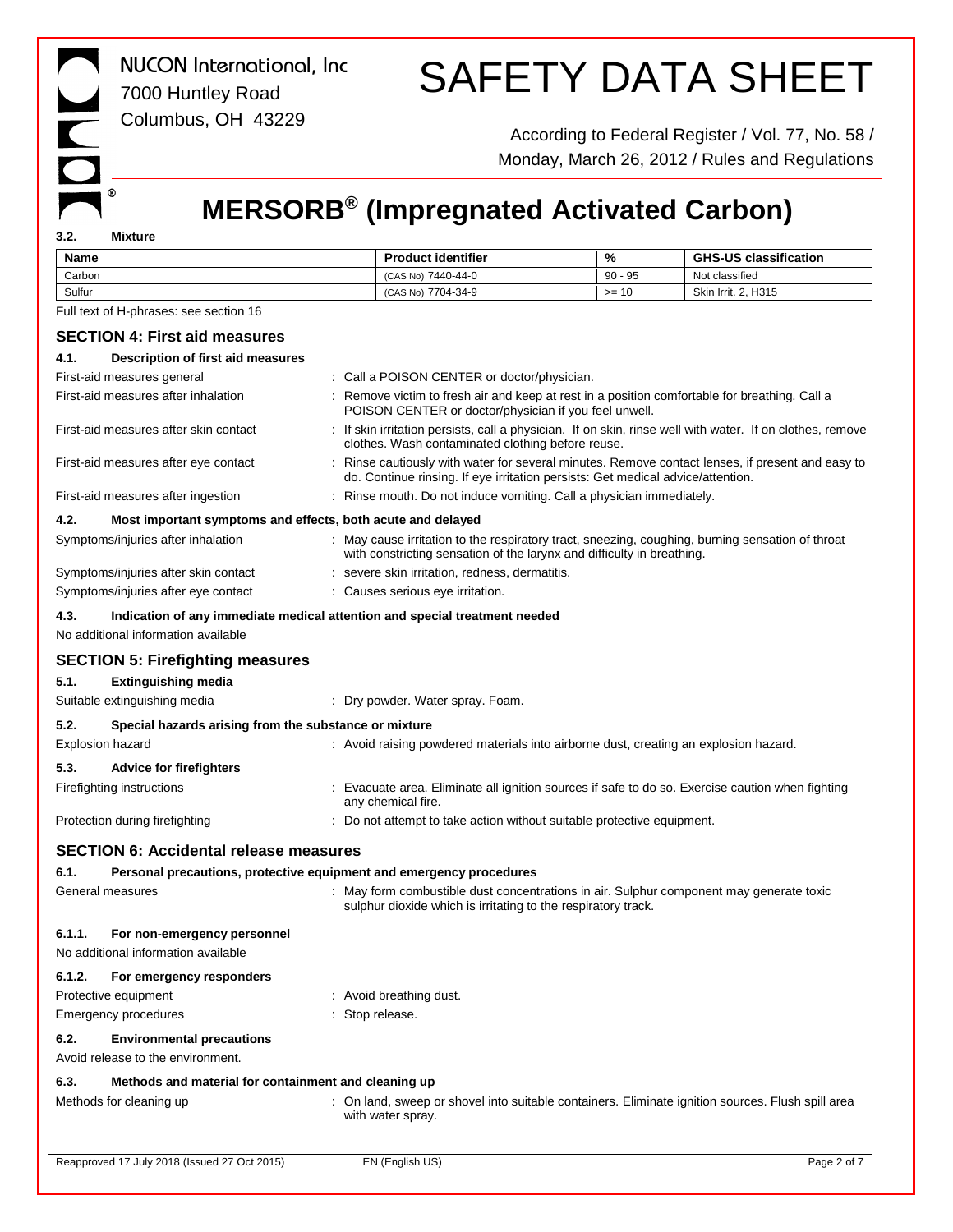| $\overline{\phantom{a}}$<br>$\bigcirc$ | <b>NUCON</b> International, Inc<br>7000 Huntley Road               | <b>SAFETY DATA SHEET</b>                                                                                                                                                                                                                                                                                                        |  |  |  |
|----------------------------------------|--------------------------------------------------------------------|---------------------------------------------------------------------------------------------------------------------------------------------------------------------------------------------------------------------------------------------------------------------------------------------------------------------------------|--|--|--|
|                                        | Columbus, OH 43229                                                 | According to Federal Register / Vol. 77, No. 58 /<br>Monday, March 26, 2012 / Rules and Regulations                                                                                                                                                                                                                             |  |  |  |
|                                        |                                                                    | <b>MERSORB<sup>®</sup> (Impregnated Activated Carbon)</b>                                                                                                                                                                                                                                                                       |  |  |  |
| 6.4.                                   | Reference to other sections<br>No additional information available |                                                                                                                                                                                                                                                                                                                                 |  |  |  |
|                                        | <b>SECTION 7: Handling and storage</b>                             |                                                                                                                                                                                                                                                                                                                                 |  |  |  |
| 7.1.                                   | <b>Precautions for safe handling</b>                               |                                                                                                                                                                                                                                                                                                                                 |  |  |  |
|                                        | Additional hazards when processed                                  | : Avoid dust formation. Do not breathe dust.                                                                                                                                                                                                                                                                                    |  |  |  |
| Precautions for safe handling          |                                                                    | : No open flames. No smoking. Use only outdoors or in a well-ventilated area. Do not get in<br>eyes, on skin, or on clothing. Do not breathe dust. Avoid contact during pregnancy/while<br>nursing. Use personal protective equipment as required. Use only non-sparking tools. Eliminate<br>every possible source of ignition. |  |  |  |
| Safe use of the product                |                                                                    | : Provide readily accessible eye wash stations and safety showers.                                                                                                                                                                                                                                                              |  |  |  |
| Hygiene measures                       |                                                                    | : Do not eat, drink or smoke when using this product. Wash hands thoroughly after handling.<br>Wash contaminated clothing before reuse. Contaminated work clothing should not be allowed<br>out of the workplace.                                                                                                               |  |  |  |
| 7.2.                                   | Conditions for safe storage, including any incompatibilities       |                                                                                                                                                                                                                                                                                                                                 |  |  |  |
|                                        | Technical measures                                                 | : Comply with applicable regulations.                                                                                                                                                                                                                                                                                           |  |  |  |
|                                        | Storage conditions                                                 | : Keep only in the original container in a cool, well ventilated place away from: moisture.                                                                                                                                                                                                                                     |  |  |  |
| Incompatible products                  |                                                                    | : Oxidizing agent.                                                                                                                                                                                                                                                                                                              |  |  |  |
| Storage area                           |                                                                    | : Store in a well-ventilated place.                                                                                                                                                                                                                                                                                             |  |  |  |
| Special rules on packaging             |                                                                    | Store in a closed container.                                                                                                                                                                                                                                                                                                    |  |  |  |
| 7.3.                                   | Specific end use(s)                                                |                                                                                                                                                                                                                                                                                                                                 |  |  |  |
|                                        | No additional information available                                |                                                                                                                                                                                                                                                                                                                                 |  |  |  |
|                                        | <b>SECTION 8: Exposure controls/personal protection</b>            |                                                                                                                                                                                                                                                                                                                                 |  |  |  |
| 8.1.                                   | <b>Control parameters</b>                                          |                                                                                                                                                                                                                                                                                                                                 |  |  |  |
|                                        | Mersorb (7704-34-9)                                                |                                                                                                                                                                                                                                                                                                                                 |  |  |  |
|                                        |                                                                    |                                                                                                                                                                                                                                                                                                                                 |  |  |  |

| <b>ACGIH</b>                     | Not applicable |                                                                                                                                                                            |                |  |
|----------------------------------|----------------|----------------------------------------------------------------------------------------------------------------------------------------------------------------------------|----------------|--|
| <b>OSHA</b>                      | Not applicable |                                                                                                                                                                            |                |  |
| <b>DNEL</b>                      | <b>DNEL</b>    |                                                                                                                                                                            | $\thickapprox$ |  |
| Carbon (7440-44-0)               |                |                                                                                                                                                                            |                |  |
| <b>ACGIH</b>                     | Not applicable |                                                                                                                                                                            |                |  |
| <b>OSHA</b>                      | Not applicable |                                                                                                                                                                            |                |  |
| Sulfur (7704-34-9)               |                |                                                                                                                                                                            |                |  |
| <b>ACGIH</b>                     | Not applicable |                                                                                                                                                                            |                |  |
| <b>OSHA</b>                      | Not applicable |                                                                                                                                                                            |                |  |
| 8.2.<br><b>Exposure controls</b> |                |                                                                                                                                                                            |                |  |
| Personal protective equipment    |                | : Wash hands thoroughly after handling.                                                                                                                                    |                |  |
| Eye protection                   |                | Chemical goggles or face shield.                                                                                                                                           |                |  |
| Skin and body protection         |                | Wear suitable protective clothing.                                                                                                                                         |                |  |
| Respiratory protection           |                | : In case of inadequate ventilation wear respiratory protection. Where exposure through<br>inhalation may occur from use, respiratory protection equipment is recommended. |                |  |
| Consumer exposure controls       |                | : Avoid contact during pregnancy/while nursing.                                                                                                                            |                |  |
| Other information                |                | Do not breathe dust. Do not eat, drink or smoke when using this product.                                                                                                   |                |  |
|                                  |                |                                                                                                                                                                            |                |  |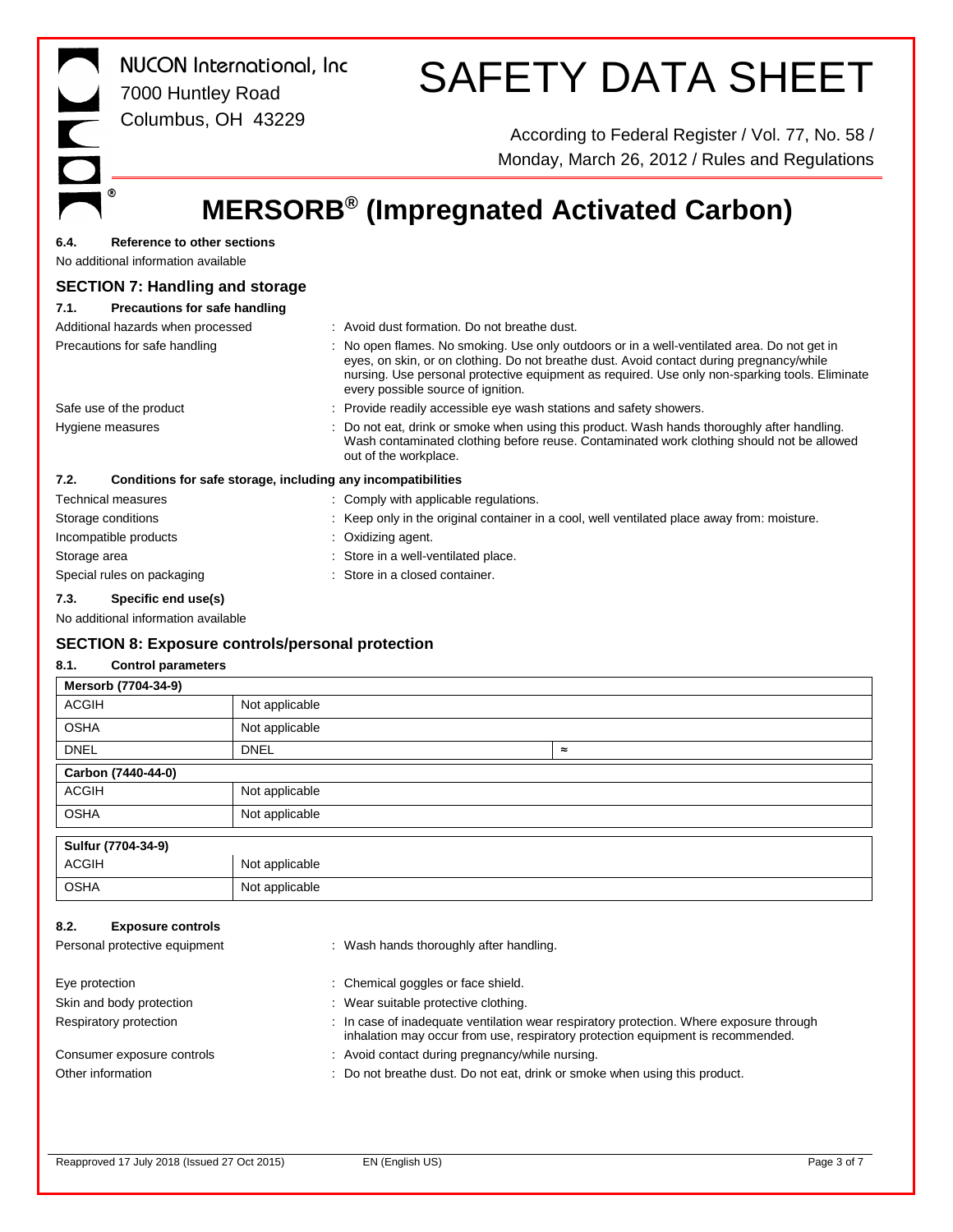*NUCON International, Inc* 7000 Huntley Road Columbus, OH 43229

 $\blacksquare$ 

 $^\circledR$ 

# SAFETY DATA SHEET

According to Federal Register / Vol. 77, No. 58 / Monday, March 26, 2012 / Rules and Regulations

# **MERSORB® (Impregnated Activated Carbon)**

# **SECTION 9: Physical and chemical properties**

## **9.1. Information on basic physical and chemical properties**

| Physical state          |                                             | Solid                              |
|-------------------------|---------------------------------------------|------------------------------------|
| Appearance              |                                             | granular. Pellets/tablets. Powder. |
| Color                   |                                             | Black dark gray                    |
| Odor                    |                                             | odorless                           |
| Odor threshold          |                                             | No data available                  |
| pH                      |                                             | No data available                  |
|                         | Relative evaporation rate (butyl acetate=1) | No data available                  |
| Melting point           |                                             | 3550 °C                            |
| Freezing point          |                                             | No data available                  |
| Boiling point           |                                             | No data available                  |
| Flash point             |                                             | No data available                  |
|                         | Auto-ignition temperature                   | 350 °C                             |
|                         | Decomposition temperature                   | No data available                  |
|                         | Flammability (solid, gas)                   | No data available                  |
| Vapor pressure          |                                             | No data available                  |
|                         | Relative vapor density at 20 °C             | No data available                  |
| Relative density        |                                             | No data available                  |
|                         | Specific gravity / density                  | 400 - 600 g/l                      |
| Solubility              |                                             | insoluble in water.                |
| Log Pow                 |                                             | No data available                  |
| Log Kow                 |                                             | No data available                  |
|                         | Viscosity, kinematic                        | No data available                  |
| Viscosity, dynamic      |                                             | No data available                  |
| Explosive properties    |                                             | No data available.                 |
| Oxidizing properties    |                                             | No data available.                 |
| <b>Explosion limits</b> |                                             | No data available                  |
| 9.2.                    | <b>Other information</b>                    |                                    |
| <b>VOC content</b>      |                                             | 10 % by volume                     |

# **SECTION 10: Stability and reactivity**

## **10.1. Reactivity**

No additional information available

## **10.2. Chemical stability**

Stable under normal conditions.

#### **10.3. Possibility of hazardous reactions** No additional information available

**10.4. Conditions to avoid**

Moisture. Avoid dust formation.

#### **10.5. Incompatible materials**

Strong oxidizers. Fluorine. Peroxides. Oxygen.

#### **10.6. Hazardous decomposition products**

Carbon monoxide. Carbon dioxide.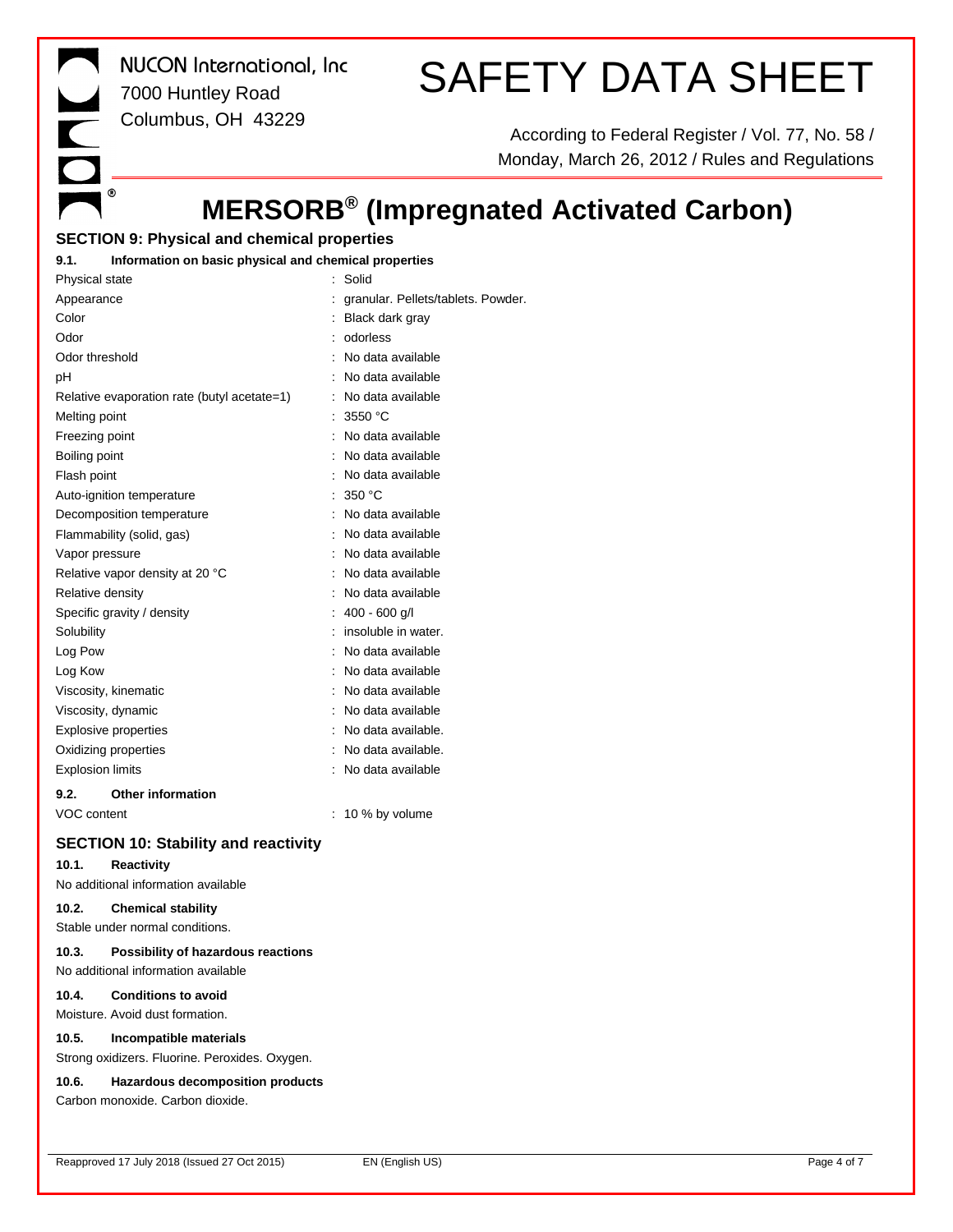*NUCON International, Inc* 7000 Huntley Road Columbus, OH 43229

# SAFETY DATA SHEET

According to Federal Register / Vol. 77, No. 58 / Monday, March 26, 2012 / Rules and Regulations

# **MERSORB® (Impregnated Activated Carbon)**

# **SECTION 11: Toxicological information**

## **11.1. Information on toxicological effects**

 $^\circledR$ 

| Acute toxicity                                         | : Not classified                                                                                                                                                                                                                                                        |  |  |  |  |
|--------------------------------------------------------|-------------------------------------------------------------------------------------------------------------------------------------------------------------------------------------------------------------------------------------------------------------------------|--|--|--|--|
| Carbon (7440-44-0)                                     |                                                                                                                                                                                                                                                                         |  |  |  |  |
| LD50 oral rat                                          | > 10000 mg/kg                                                                                                                                                                                                                                                           |  |  |  |  |
| Sulfur (7704-34-9)                                     |                                                                                                                                                                                                                                                                         |  |  |  |  |
| LD50 oral rat                                          | > 3000 mg/kg                                                                                                                                                                                                                                                            |  |  |  |  |
| LD50 dermal rabbit                                     | > 2000 mg/kg                                                                                                                                                                                                                                                            |  |  |  |  |
| LC50 inhalation rat (mg/l)                             | $> 9.23$ mg/l/4h                                                                                                                                                                                                                                                        |  |  |  |  |
| Skin corrosion/irritation                              | Causes skin irritation.                                                                                                                                                                                                                                                 |  |  |  |  |
| Serious eye damage/irritation                          | Not classified                                                                                                                                                                                                                                                          |  |  |  |  |
| Respiratory or skin sensitization                      | Not classified                                                                                                                                                                                                                                                          |  |  |  |  |
| Germ cell mutagenicity                                 | Not classified                                                                                                                                                                                                                                                          |  |  |  |  |
| Carcinogenicity                                        | Not classified                                                                                                                                                                                                                                                          |  |  |  |  |
| Reproductive toxicity                                  | Not classified                                                                                                                                                                                                                                                          |  |  |  |  |
| Specific target organ toxicity (single exposure)       | Not classified                                                                                                                                                                                                                                                          |  |  |  |  |
| Specific target organ toxicity (repeated<br>exposure)  | : Not classified                                                                                                                                                                                                                                                        |  |  |  |  |
| Aspiration hazard                                      | Not classified                                                                                                                                                                                                                                                          |  |  |  |  |
| Potential Adverse human health effects and<br>symptoms | Harmful if swallowed. Harmful if inhaled.                                                                                                                                                                                                                               |  |  |  |  |
| Symptoms/injuries after inhalation                     | May cause irritation to the respiratory tract, sneezing, coughing, burning sensation of throat<br>with constricting sensation of the larynx and difficulty in breathing.                                                                                                |  |  |  |  |
| Symptoms/injuries after skin contact                   | severe skin irritation, redness, dermatitis.                                                                                                                                                                                                                            |  |  |  |  |
| Symptoms/injuries after eye contact                    | : Causes serious eye irritation.                                                                                                                                                                                                                                        |  |  |  |  |
| <b>SECTION 12: Ecological information</b>              |                                                                                                                                                                                                                                                                         |  |  |  |  |
| 12.1.<br><b>Toxicity</b>                               |                                                                                                                                                                                                                                                                         |  |  |  |  |
| Ecology - water                                        | Harmful to aquatic life. Toxic to aquatic life. May cause long lasting harmful effects to aquatic<br>life. Harmful to aquatic life with long lasting effects. Toxic to aquatic life with long lasting effects.<br>Very toxic to aquatic life with long lasting effects. |  |  |  |  |
| Sulfur (7704-34-9)                                     |                                                                                                                                                                                                                                                                         |  |  |  |  |
| LC50 fish 1                                            | 866 mg/l (Exposure time: 96 h - Species: Brachydanio rerio [static])                                                                                                                                                                                                    |  |  |  |  |
| LC50 fish 2                                            | < 14 mg/l (Exposure time: 96 h - Species: Lepomis macrochirus [static])                                                                                                                                                                                                 |  |  |  |  |
| 12.2.<br>Persistence and degradability                 |                                                                                                                                                                                                                                                                         |  |  |  |  |
| Carbon (7440-44-0)                                     |                                                                                                                                                                                                                                                                         |  |  |  |  |
| Persistence and degradability                          | Not established.                                                                                                                                                                                                                                                        |  |  |  |  |
| Sulfur (7704-34-9)                                     |                                                                                                                                                                                                                                                                         |  |  |  |  |
| Persistence and degradability                          | Not established.                                                                                                                                                                                                                                                        |  |  |  |  |
| <b>Bioaccumulative potential</b><br>12.3.              |                                                                                                                                                                                                                                                                         |  |  |  |  |
| Carbon (7440-44-0)                                     |                                                                                                                                                                                                                                                                         |  |  |  |  |
| Bioaccumulative potential                              | Not established.                                                                                                                                                                                                                                                        |  |  |  |  |
| Sulfur (7704-34-9)                                     |                                                                                                                                                                                                                                                                         |  |  |  |  |
| Bioaccumulative potential                              | Not established.                                                                                                                                                                                                                                                        |  |  |  |  |
| Reapproved 17 July 2018 (Issued 27 Oct 2015)           | EN (English US)<br>Page 5 of 7                                                                                                                                                                                                                                          |  |  |  |  |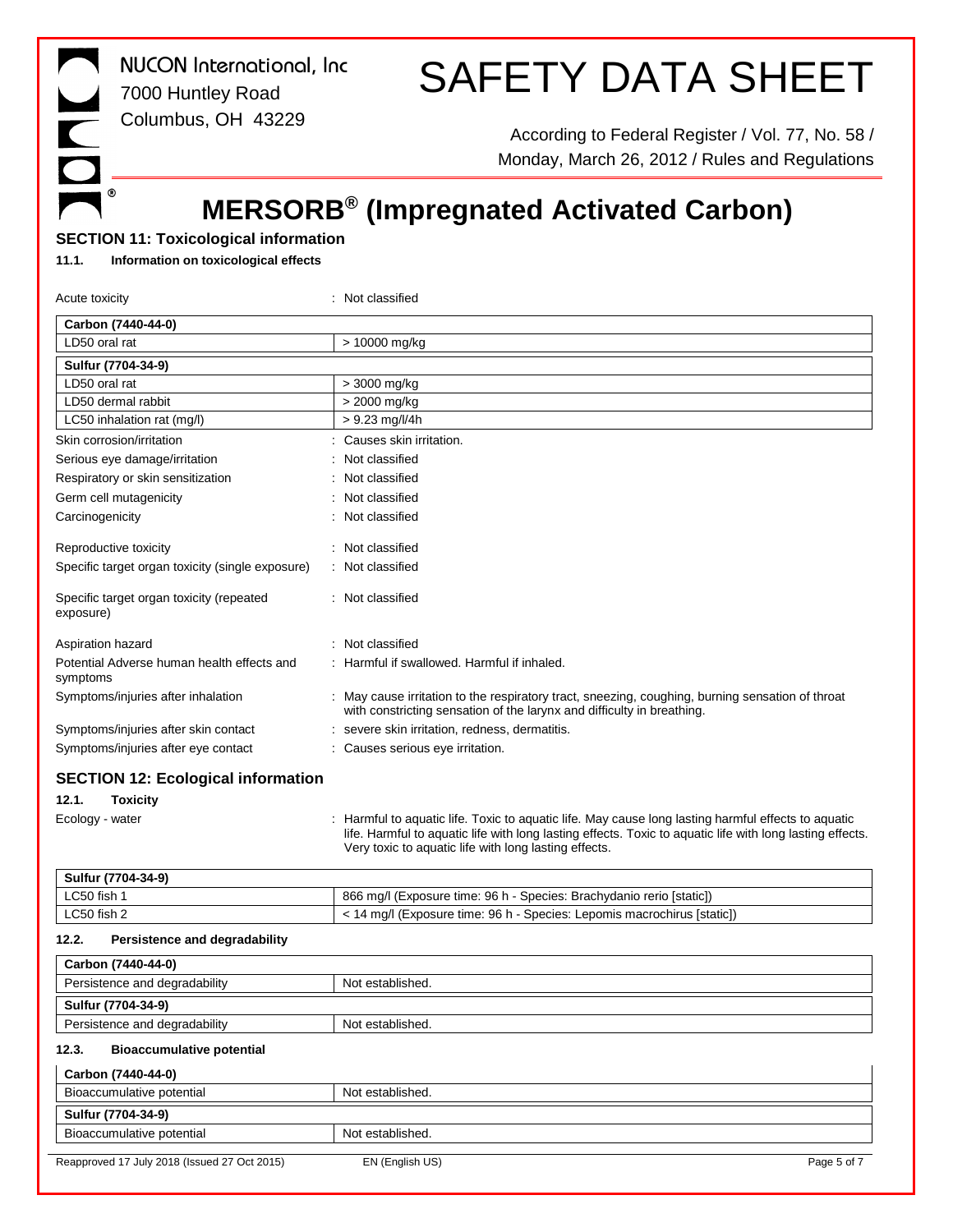| <b>NUCON</b> International, Inc<br>7000 Huntley Road                                                                 | <b>SAFETY DATA SHEET</b>                                                                            |
|----------------------------------------------------------------------------------------------------------------------|-----------------------------------------------------------------------------------------------------|
| Columbus, OH 43229                                                                                                   | According to Federal Register / Vol. 77, No. 58 /<br>Monday, March 26, 2012 / Rules and Regulations |
| ◉                                                                                                                    | <b>MERSORB<sup>®</sup> (Impregnated Activated Carbon)</b>                                           |
|                                                                                                                      |                                                                                                     |
| 12.4.<br><b>Mobility in soil</b><br>No additional information available                                              |                                                                                                     |
| 12.5.<br>Other adverse effects                                                                                       |                                                                                                     |
| Effect on ozone layer                                                                                                |                                                                                                     |
| Effect on the global warming                                                                                         | : No known ecological damage caused by this product.                                                |
| <b>SECTION 13: Disposal considerations</b><br>13.1.<br>Waste treatment methods                                       |                                                                                                     |
| Waste disposal recommendations                                                                                       | : Dispose of contents/container to meet all regulations.                                            |
| <b>SECTION 14: Transport information</b><br>In accordance with DOT<br>Not Evaluated<br><b>Additional information</b> |                                                                                                     |
| Other information                                                                                                    | : No supplementary information available.                                                           |
| <b>ADR</b><br>No additional information available                                                                    |                                                                                                     |
| <b>Transport by sea</b><br>No additional information available                                                       |                                                                                                     |
| Air transport<br>No additional information available                                                                 |                                                                                                     |
| <b>SECTION 15: Regulatory information</b>                                                                            |                                                                                                     |
| 15.1. US Federal regulations                                                                                         |                                                                                                     |
| Carbon (7440-44-0)                                                                                                   |                                                                                                     |
| Listed on the United States TSCA (Toxic Substances Control Act) inventory<br>Sulfur (7704-34-9)                      |                                                                                                     |
| Listed on the United States TSCA (Toxic Substances Control Act) inventory                                            |                                                                                                     |
| 15.2. International regulations                                                                                      |                                                                                                     |
| <b>CANADA</b>                                                                                                        |                                                                                                     |
| Carbon (7440-44-0)                                                                                                   |                                                                                                     |
| Listed on the Canadian DSL (Domestic Substances List)                                                                |                                                                                                     |
| <b>WHMIS Classification</b>                                                                                          | Uncontrolled product according to WHMIS classification criteria                                     |
| Sulfur (7704-34-9)                                                                                                   |                                                                                                     |
| Listed on the Canadian DSL (Domestic Substances List)                                                                | Class B Division 4 - Flammable Solid                                                                |
| <b>WHMIS Classification</b>                                                                                          |                                                                                                     |
| <b>EU-Regulations</b><br>Carbon (7440-44-0)                                                                          |                                                                                                     |
|                                                                                                                      | Listed on the EEC inventory EINECS (European Inventory of Existing Commercial Chemical Substances)  |
| Sulfur (7704-34-9)                                                                                                   |                                                                                                     |
|                                                                                                                      | Listed on the EEC inventory EINECS (European Inventory of Existing Commercial Chemical Substances)  |
|                                                                                                                      |                                                                                                     |
| Reapproved 17 July 2018 (Issued 27 Oct 2015)                                                                         | EN (English US)<br>Page 6 of 7                                                                      |